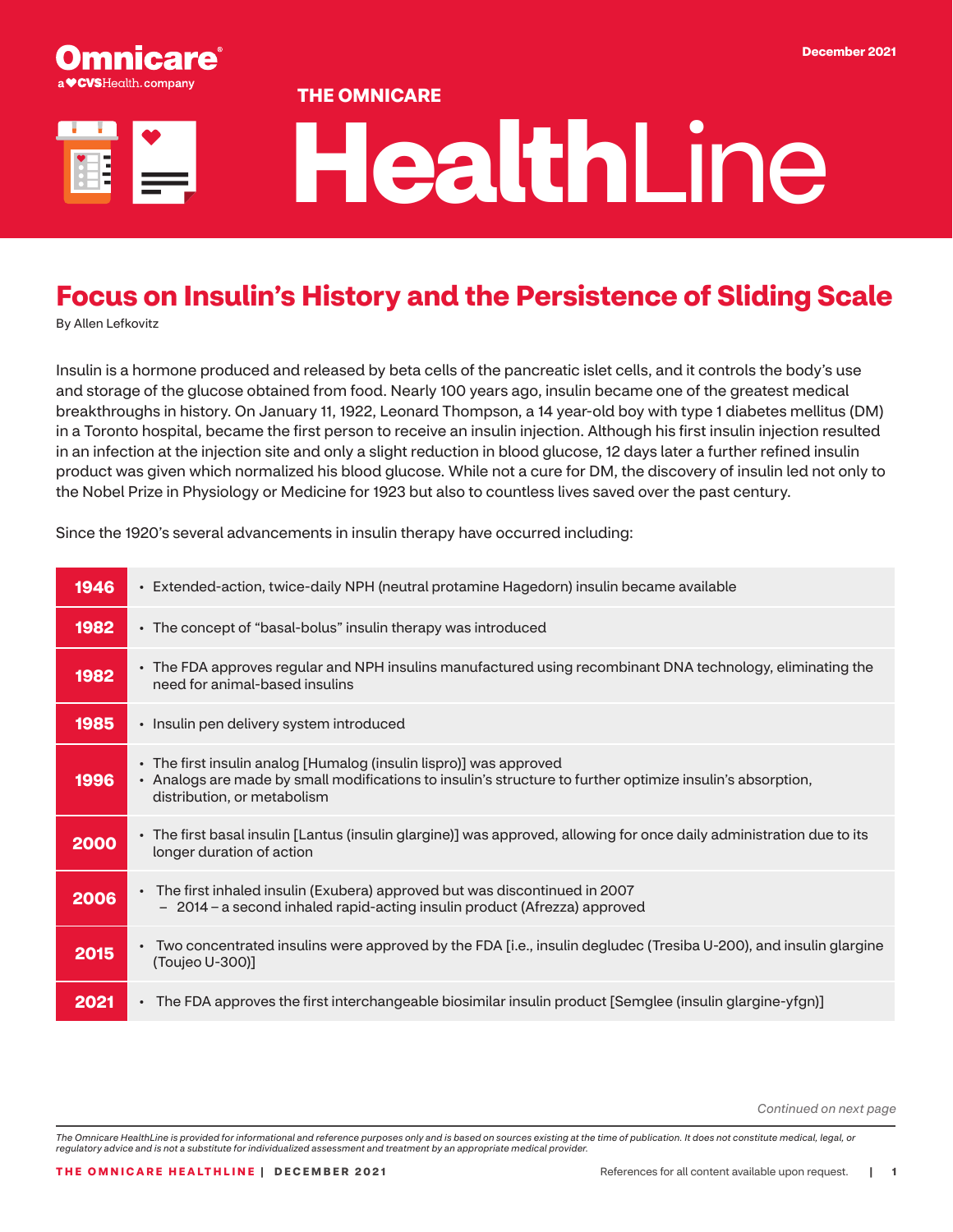#### **Within long-term care (LTC), four of the most common types of insulin regimens are:**

| <b>Basal insulin</b> – use of a longer acting insulin intended to<br>mimic the physiologic, slow, and steady release of insulin                                                                                                                                              | <b>Bolus insulin</b> (also called prandial or mealtime insulin)<br>- scheduled short- or rapid-acting insulin specifically<br>intended to help address food consumption                              |
|------------------------------------------------------------------------------------------------------------------------------------------------------------------------------------------------------------------------------------------------------------------------------|------------------------------------------------------------------------------------------------------------------------------------------------------------------------------------------------------|
| <b>Sliding Scale insulin (SSI)</b> – use of an as needed short-<br>or rapid-acting insulin based upon an elevated blood<br>glucose often before meals and at bedtime<br>Defined by the ADA as "short- or rapid-acting insulin coverage<br>only with no basal insulin dosing" | <b>Correction-dose/Supplemental insulin-appears</b><br>similar to SSI but is a) not used by itself and b) is<br>individualized to the person's total daily insulin needs<br>and/or their meal intake |

ADA: American Diabetes Association

#### **The Persistence of Sliding Scale Insulin**

SSI is considered to be one of the most commonly utilized insulin regimens in LTC. SSI was first described in 1934 by Dr. Elliot Joslin, considered the father of modern-day diabetes care. Originally based upon color-coded urine glucose testing, when capillary blood glucose monitoring became more readily available in the 1970's and 1980's, SSI became a means of providing as needed insulin based upon pre-meal or bedtime blood glucose concentrations. Yet numerous articles dating as far back as 1963 have questioned the value of chronic SSI administration. As such, SSI is considered by some to be an insulin-related discovery in the past 100 years that has persisted too long.

#### Reasons where temporary use of SSI is more likely to be considered include:

- during short-term acute illness when blood glucose may fluctuate dramatically;
- following a new diagnosis of type 2 DM when insulin requirements are initially unknown;
- when enteral or parenteral nutrition is necessary; and
- when corticosteroids (e.g., prednisone, methylprednisolone) must be initiated.

#### However, numerous concerns with its chronic use include that SSI:

- is a reactive approach instead of a preventative approach;
- involves an increased number of injections and increased blood glucose monitoring, both of which lead to greater discomfort and increased nursing time;
- can lead to rapid changes in blood glucose exacerbating both hyperglycemia and hypoglycemia;
- wrongly assumes all individuals have similar insulin sensitivities or no change in insulin sensitivity during different stages of acute illness;
- promotes a misconception that mild elevations in glucose (e.g., < 200 mg/dL) are harmless;
- usually provides only minimal amounts of insulin coverage for a meal itself, which subsequently results in continued hyperglycemia; and
- orders are less likely to be changed ("therapeutic inertia") and are therefore not individualized to a resident's needs.

*Continued on next page*

*The Omnicare HealthLine is provided for informational and reference purposes only and is based on sources existing at the time of publication. It does not constitute medical, legal, or regulatory advice and is not a substitute for individualized assessment and treatment by an appropriate medical provider.*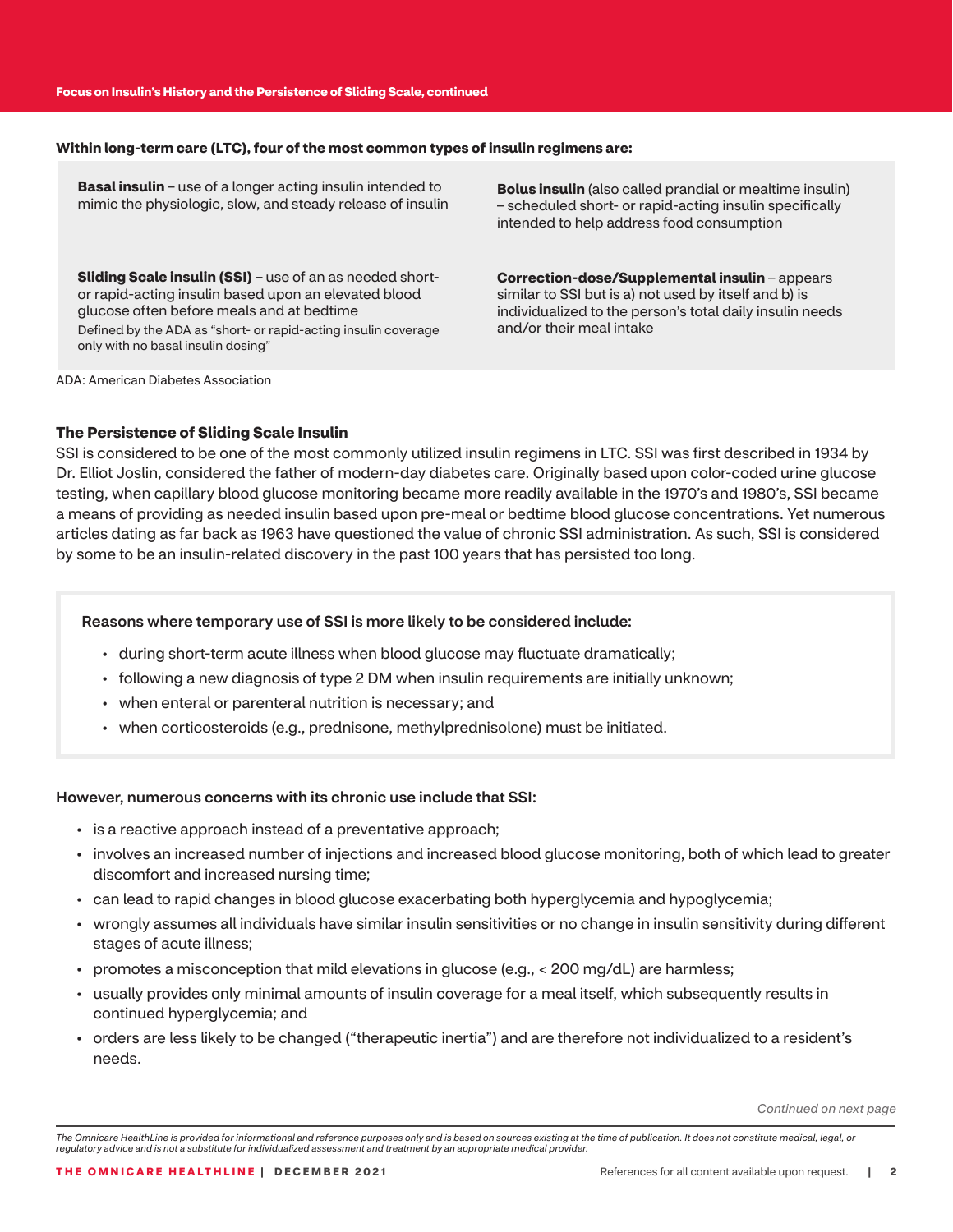Notwithstanding these concerns, recent literature has suggested that SSI persists:

- A 2017 Cleveland Clinic study examining 200 residents with DM discharged to a LTC facility from the hospital found that 74% had regimens that included SSI and 25% received only SSI.
- A 2021 Veterans Affairs exploratory chart review of 49 nursing home residents receiving a short-acting insulin found that 61% were admitted on SSI.
- A May 2021 systematic review in the Journal of the American Medical Directors Association (JAMDA) reported on three studies that showed a 24% to 56% prevalence of SSI in LTC. Within this JAMDA systematic review, one study found that "37.7% of residents with T2DM received SSI and the same residents were involved in 50% of major hypoglycemic episodes and 50% of all minor hypoglycemic episodes."

#### Several guidelines and organizations promote individualization of diabetes care and recommend avoiding use of SSI as a primary means of regulating blood glucose.

- Since 2012, SSI has been included in the American Geriatrics Society Beers Criteria®. The latest 2019 Criteria recommend avoiding the use of SSI and define SSI as "insulin regimens containing only short- or rapid-acting insulin dosed according to current blood glucose levels without concurrent use of basal or long-acting insulin." SSI is included because of "Higher risk of hypoglycemia without improvement in hyperglycemia management regardless of care setting."
- Within their 2013 Choosing Wisely® document, the Society for Post-Acute and Long-Term Care Medicine recommended against the use of SSI "for long-term diabetes management for individuals residing in the nursing home" because "Good evidence exists that SSI is neither effective in meeting the body's physiologic insulin needs nor is it efficient in the long-term care (LTC) setting in medically stable individuals."

• The 2021 ADA Standards of Medical Care in Diabetes only discuss SSI within the context of the inpatient hospital and "strongly" discourage use as "basal-bolus treatment improved glycemic control and reduced hospital complications compared with reactive, or sliding scale, insulin regimens".

Despite the abundance of literature opposed to SSI, very little guidance exists on specific strategies to eliminate SSI once it has been initiated. Ideally, use of SSI should be re-evaluated within 7 to 14 days after initiation of or admission on SSI. Beyond optimizing the use of other non-insulin antidiabetic therapies (e.g., metformin), the "Management of Diabetes in Longterm Care and Skilled Nursing Facilities" ADA position statement provides several strategies, including but not limited to:

- Discontinuing SSI when blood glucose stabilizes, and coverage is unnecessary most days of the week.
- Reviewing the average daily insulin requirement over the prior 5 to 7 days and giving 50 to 75% of the average daily insulin requirement as basal insulin, while using non-insulin agents or fixeddose mealtime bolus insulin for postprandial hyperglycemia.
- If they are receiving SSI and basal insulin, adding 50-75% of the average insulin SSI requirements to the existing basal insulin dose and using noninsulin agents or fixed-dose mealtime insulin for postprandial hyperglycemia.

As always, glucose monitoring should continue following any change in antidiabetic therapy. In addition to improving quality of life and improving overall glycemic control, minimizing the use of SSI may also be seen as fulfilling the ADA Standards call to achieve drug regimen simplification thereby requiring fewer administration times, fewer blood glucose checks, and fewer calculations.

*The Omnicare HealthLine is provided for informational and reference purposes only and is based on sources existing at the time of publication. It does not constitute medical, legal, or regulatory advice and is not a substitute for individualized assessment and treatment by an appropriate medical provider.*